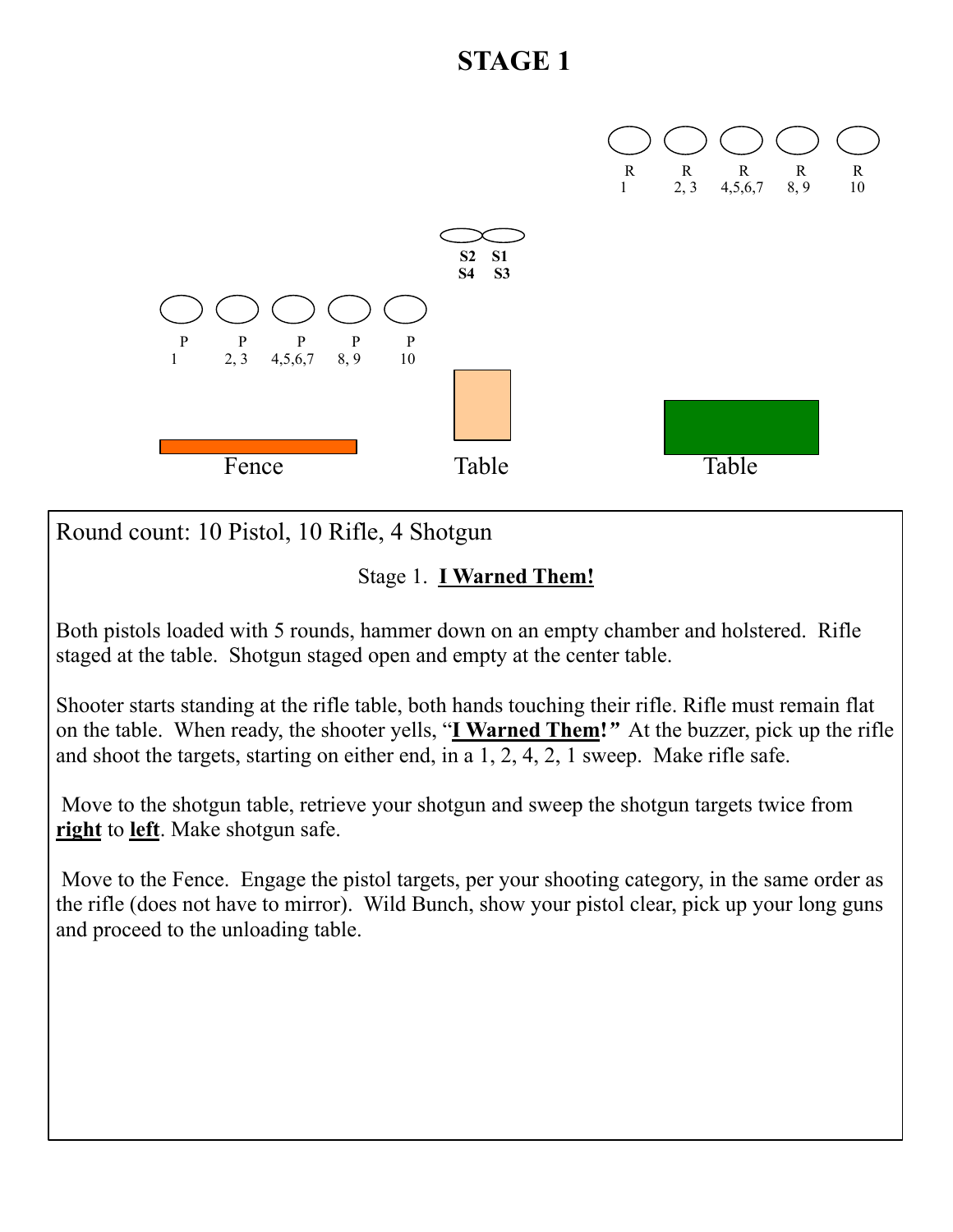

Round count: 10 Pistol, 10 Rifle, 4 Shotgun

#### Stage 2. **I'm Your Huckleberry!**

Both pistols loaded with 5 rounds, hammer down on an empty chamber and holstered. Rifle staged on the table. Shotgun held at the center table.

Shooter starts standing at the center table holding the shotgun with both hands. Load 2 rounds under TO supervision. When ready, the shooter yells, "**I'm Your Huckleberry!***"* At the buzzer, sweep the shotgun targets twice from **right** to **left**.

Make shotgun safe.

From the rifle table, pick up the rifle and, starting on the center target, engage the targets by doubling tapping the center target, the inner targets and then the outside targets. (Exp. R3, R3, R2, R2, R4, R4, R5, R5, R1, R1)

Move to the Fence. Engage the pistol targets, per your shooting category, in the same order as the rifle (does not have to mirror). Wild Bunch, show your pistol clear, pick up your long guns and proceed to the unloading table.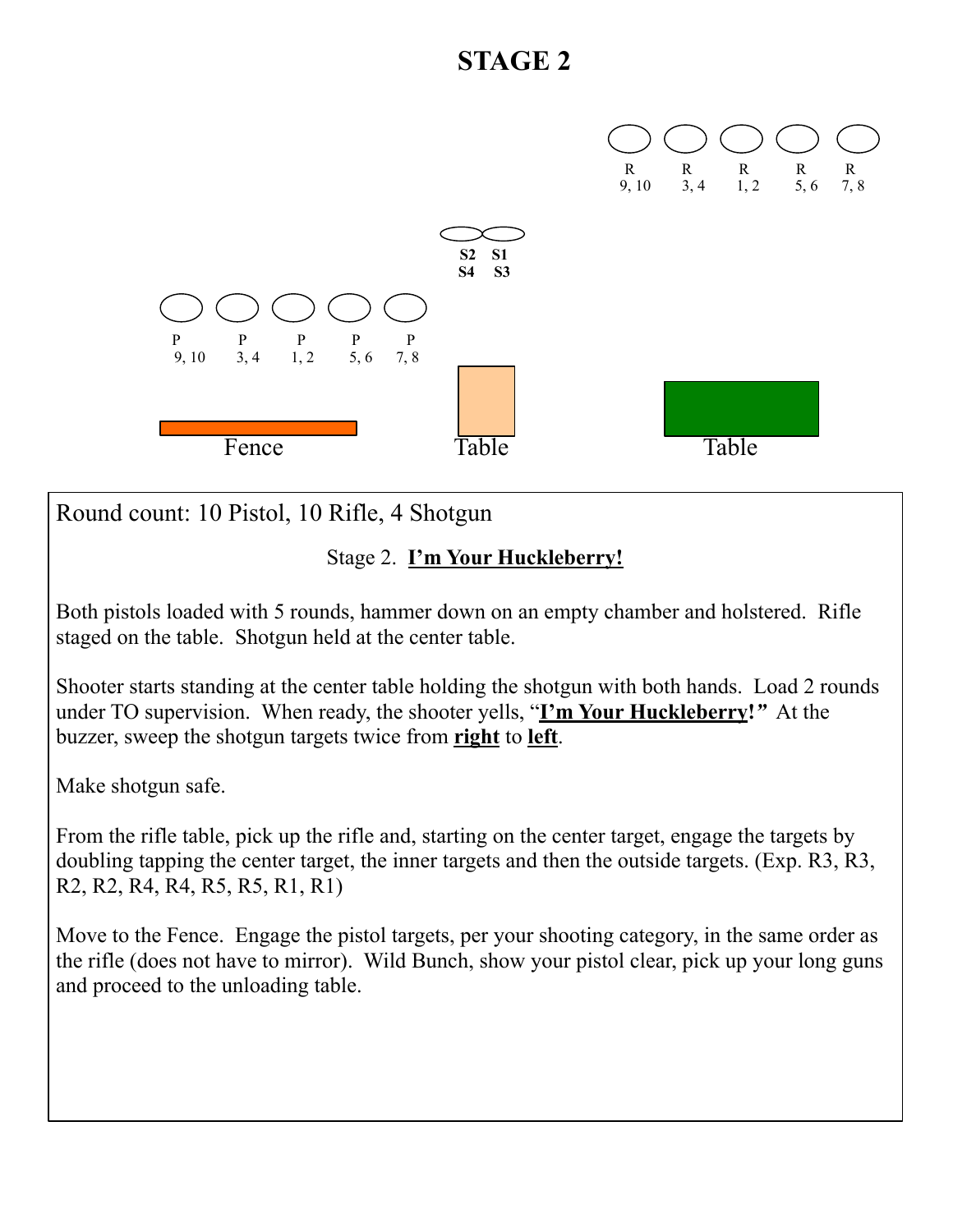

Round count: 10 Pistol, 10 Rifle, 4 Shotgun

#### Stage 3. **Draw or Get Out of Town!**

Both pistols loaded with 5 rounds, hammer down on an empty chamber and holstered. Rifle staged on the table. Shotgun staged open and empty at the center table.

Shooter starts standing at the fence, with hands on their gun butts. When ready, the shooter yells, "**Draw or Get Out of Town!***"* At the buzzer engage the targets per your shooting category, starting on either end, in a Progressive Sweep (1, 2, 3, 4). Wild Bunch, place your open and empty pistol on the table provided.

Move to the shotgun table, retrieve your shotgun and sweep the shotgun targets twice from **right** to **left**. Make shotgun safe.

From the rifle table, engage the rifle targets, in the same order as the pistols. Does not have to mirror.

Pick up your long guns and proceed to the unloading table.